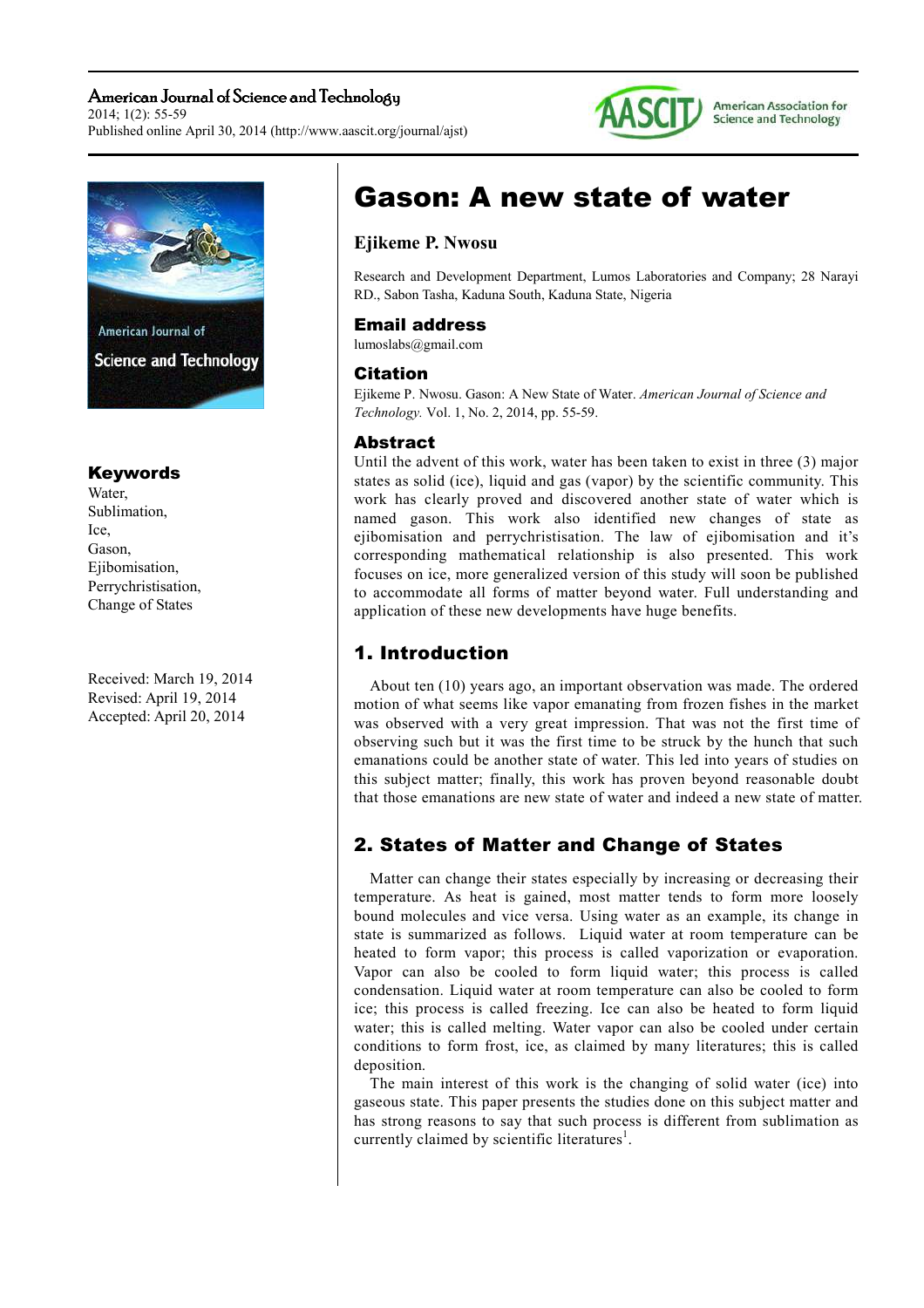#### 2.1. States of Water

Until now, water has been taken to exist in three states as solid (ice), liquid (at room temperature) and gas (as water vapor). After serious and careful investigations, this work has proven the existence of the fourth  $(4<sup>th</sup>)$  state of water, which is formed by a process coined as ejibomisation which is formed when ice changes to a gaseous state. This gaseous state of water formed from ice is named gason.

Although some Scientists have made attempts to identify other states of water at various conditions. G. F. Reiter et al (2011) found that water confined on scales of 2A corresponds to a strongly anharmonic local potential, different from that of water at room temperature<sup>2</sup>. G. H. Pollack (2013) and his colleagues claim that when touching most surfaces, water transfers itself into Exclusion Zone (EZ) water also known as structural water whose formula is  $H_3O_2^3$ . Though in this paper's opinion, EZ water is no longer water due to its difference in molecular formula. L. Cammorata (2001) and colleagues used ATR and IR spectroscopy to investigate the state of water in room temperature ionic liquids based on 1-alkyl-3 methylimidazolium cation with various anions.

They concluded that most of the water molecules at this condition exist in symmetric 1,2 type hydrogen bonded complexes<sup>4</sup>.

Therefore, gason is the gaseous state of water which is formed from ice. Ejibomisation is the process of forming gason from ice.

#### 3. Experimental

In two (2) separate simple experiments, 1litre of water each were subjected to different physical conditions in an attempt to produce water vapor and gason respectively. In the first experiment, 1litre of water at room temperature (28°C) was transferred into a round-bottomed flask and heated with a Bunsen burner till water vapor started forming. The temperature at which water vapor were formed was also recorded.

In the second experiment, 1litre of water was introduced into a 2litres capacity plastic bowl at room temperature (28°C) and placed inside a freezer for seven (7) days. The final temperature of the frozen water was recorded. The second experiment was repeated using 5litres of water in 10litres capacity plastic bowl.

The liberated vapor and gason were later channeled by means of a delivery tube to a piece of litmus paper to ascertain the strength of movement to be produced.

Part of the liberated vapor and gason were also brought into contact with a cold surface.

The liquid water, ice, vapor and gason were finally tested for the presence of water with white anhydrous Copper II tetraoxosulphate VI and litmus paper. Their respective taste and smell were also analyzed.

#### 3.1. Discussions

In the first experiment the water was brought to boil at 100°C followed by continual decline in the quantity of the water as more vapor is lost. In the second experiment, the water was completely frozen after seven (7) days and the temperature was recorded as -10°C. On careful observation, gason were seen to emanate from the ice at this frozen condition. It was observed that vapor causes most significant motion to the paper placed in its path, unlike in gason that its impact produced less significant movement of the paper. Both vapor and gason are respectively absorbed by the paper making it increasingly wet. As the ice is removed from the freezer and brought into a room at 28°C it was observed that the ice started melting (as a result of the higher temperature) as well as releasing gason. But release of gason declines steadily as melting process increases until no release of gason was observed. At this point, this work opines that the melting process has caused most empty spaces in the ice to be lost and laden with liquid water formed from the melting process.

The frozen 5litres of water shows more emanation of gason by causing more motion and soaking of paper placed in its path. The water vapor and gason that formed from the experiment condensed on a cold surface to yield liquid water.

All the states of water; liquid water, vapor, ice and gason turned white anhydrous Copper II tetraoxosulphate VI blue and have no action on litmus papers. They are colorless and odorless. These show that liquid water, vapor, ice and gason are water in different states.

*Table below shows the differences between water vapor and gason.* 

| <b>Water Vapor</b>                                                       | Gason                                                               |
|--------------------------------------------------------------------------|---------------------------------------------------------------------|
| 1. Produced from evaporation/boiling of water                            | Produced from frozen water, ice                                     |
| 2. Produced at elevated temperature, at least above room temperature for | Produced at low temperature; at below room temperature, zero and    |
| evaporation                                                              | subzero degrees Centigrade                                          |
| 3. Moves faster, thus has higher kinetic energy compared to gason        | Moves slower, thus has lower kinetic energy compared to water vapor |
| 4. Is hot                                                                | Is cold                                                             |
| 5. Its loss causes net cooling                                           | Its loss causes net heating                                         |
| 6. It's a byproduct of many reactions <sup>3</sup>                       | Not produced from chemical reactions (from my best of knowledge)    |
| 7. Causes heat gain to objects in contact with                           | Causes heat loss to objects in contact with                         |
|                                                                          |                                                                     |

The obvious differences shown above are enough to convince the entire scientific community that water vapor and gason are completely different states of water. Gason exhibits the same chemical and physical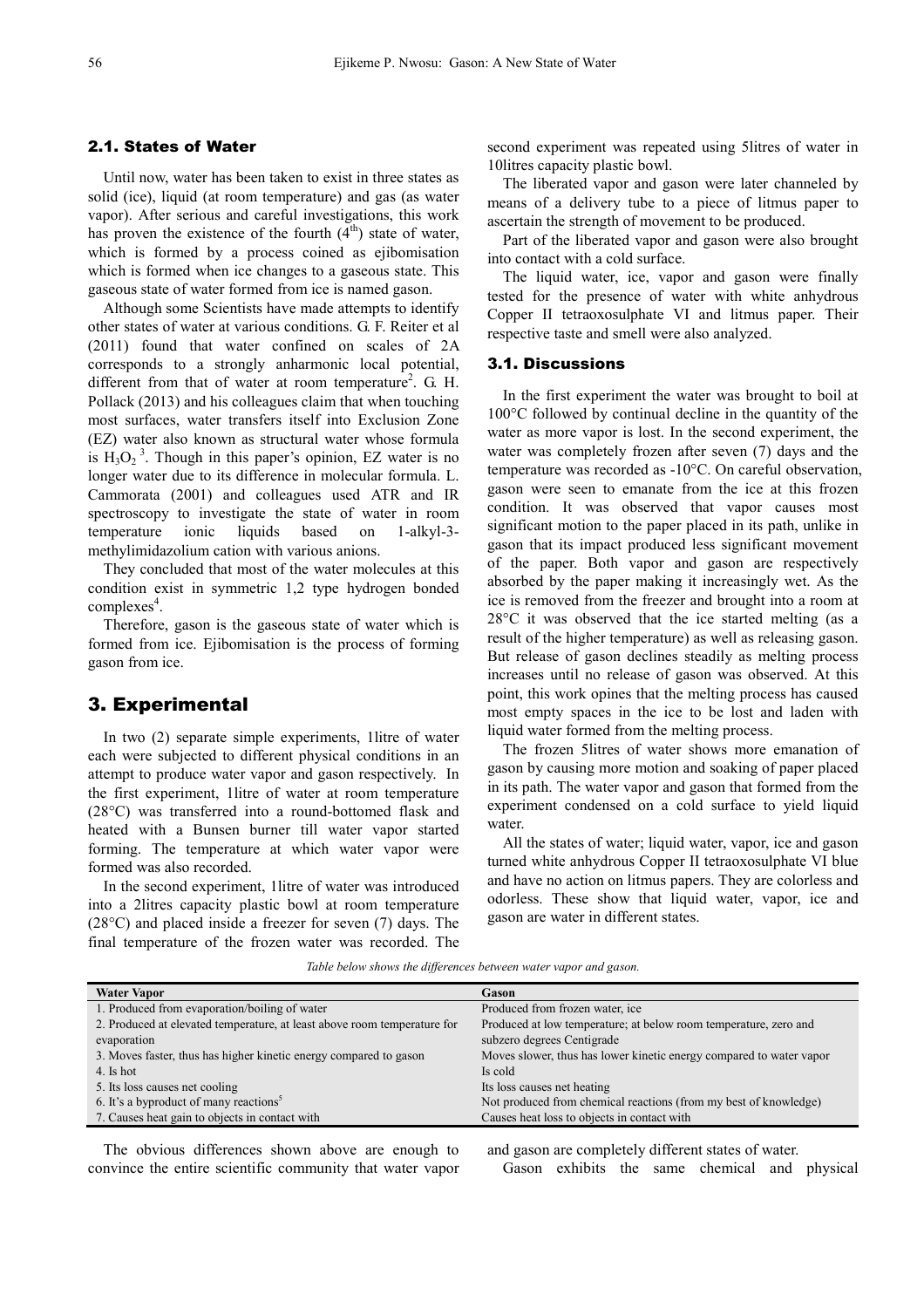properties of water. It turns white anhydrous copper II tetraoxosulphate IV (CuSO4) blue. It is colorless, odorless, neutral to litmus and tasteless.

## 4. Sublimation Revisited

Sublimation is a change of state from solid state to gaseous state without passing through intermediate liquid state. Until now, scientific literatures call those emanations from frozen fish (and ice) as water vapor and call the process sublimation. That's wrong!

*Table below shows the differences between sublimation and ejibomisation.* 

| <b>Sublimation</b>                                                           | <b>E</b> iibomisation                                                      |
|------------------------------------------------------------------------------|----------------------------------------------------------------------------|
| 1. Involves change from solid state to gaseous state and back to solid state | Involves change from solid state to gaseous state and back to liquid state |
| in most cases.                                                               |                                                                            |
| 2. Sublimate converts to solid in most cases                                 | Gason does not change to solid immediately, rather, it changes to liquid   |
| 3. Is achieved at room temperature or higher                                 | Is achieved at below room temperature and at much lower temperatures       |
| 4. Motion of the sublimate is as a result of the heat applied                | Motion of gason cannot be accounted for by the very low temperature and    |
|                                                                              | pressure at which it occurs.                                               |

Many researches have been carried out corroborating the fact that sublimation is enhanced at high temperature. A. Marcu et al (2011) reported that Carbon and Tungsten materials must be heated to high temperatures (3600K & 3695K for C & W respectively) to sublimate them<sup>6</sup>. Also the research results of R.. Daoussi (2009) and his colleagues show that shelf temperature rise increases sublimation rate of certain pharmaceuticals that sublime<sup>7</sup>.

## 5. Postulates

Two (2) postulates were introduced to explain this behavior of water.

- i. All vacancy (empty space) must be occupied by gaseous particles in earth's frame of reference, except in a vacuum.
- ii. All motions are propelled by either heat, force or both.

Let's apply this postulate to ice.

Like water vapor, gason has significant kinetic energy that is responsible for its mobility. Unlike water vapor that emanates from water at elevated temperature (about 100°C), gason emanates from ice at about 0°C or lesser. This discrepancy shows that water vapor and gason have different sources/precursors of their kinetic energies.

Elevated temperature (100°C) is enough to set water vapor into reasonable motion, but 0°C of ice cannot be accountable for motions and kinetic energy of gason and ejibomisation. Motion and kinetic energy of gason is so obvious and very significant. Also, mobility of matter is expected to decline at reduced temperature. Gason defies this! After series of theoretical and experimental observations explained above, this work concludes that the motion of gason is as a result of a force, not as a result of heat.

Heat and force is necessary for objects to set into reasonable amount of motion. Planetary bodies are propelled by force of gravity; some levitating objects, by Casimir Force<sup>8</sup>; water vapor, by heat; vehicles, by heat (conversion of heat generated in the internal combustion engines into mechanical energy); football in motion, by force of the shooter's leg (footballer), and so on. Careful investigation of motion of gason shows that only a force is

the actual precursor of its motion (since at 0**°C** motion of water is expected to decline).

Ice forms to leave good amount of empty spaces within the ice. According to this theory, the empty spaces (vacancies) must be filled by gaseous particles. But the low temperature of ice does not favor gaseous particles to fill it, they would prefer to condense. Thus a force emanates from the ice to cause formation and eventual motion of gason. This is how gason is formed, and how it gets its motion. In a nutshell, the motion of gason is as a result of force, not heat. This force is termed ejibo. Therefore ejibo is the force responsible for the formation and motion of gason.

Using 1kg of ice at constant temperature of -10**°C** as a standard and assigning it an arbitrary value of 1unit. This study shows that more gasons are produced from an ice of larger mass and is formed due to the empty spaces of the ice. Also, more gasons are produced at lower pressure.



*Figure above shows change of states of water as conventionally believed and applied prior to this work<sup>9</sup>*



*Figure above shows change of state as perceived by this work*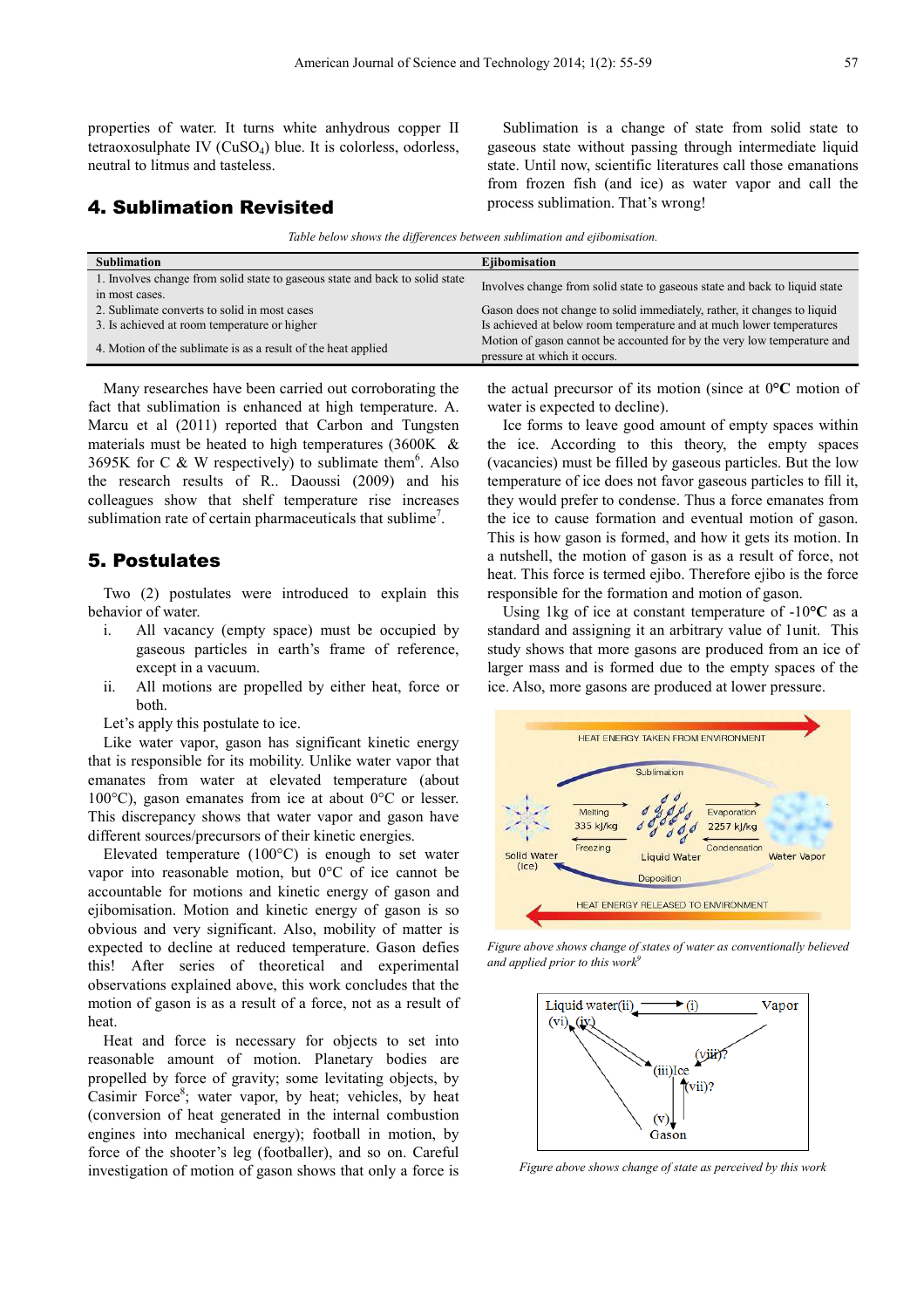{The above is a representation of change of states of water. There are different changes of state represented by iviii, with vii and viii having a question mark. I, ii, iii and iv represents evaporation/boiling, condensation/liquefaction, freezing and melting respectively. V is ejibomisation; change of ice into gason. Vi is perrychristisation; change of gason into liquid water. Viii, the change of gaseous water (vapor or gason) into solid water is still yet to be resolved. Most literatures assume that vapor (hot gaseous water) is what changes to solid water by a process, deposition/desublimation. But this work opines that it's gason rather that changes to solid water. More on this comes up in a follow up paper to this}.

## 6. Law of Ejibomisation

After series of investigations and careful analysis the law of ejibomisation was developed which explains the behavior of ice that produces gason at constant temperature. It was observed that the larger the mass of the ice, the more gason it would generate. Also, since ice has substantial volume (empty spaces), the magnitude of the volume is directly proportional to the size/mass of the ice. According to this work, the empty spaces/volume of the ice is very significant in ensuring gason formation; all these are favored greatly at low pressures. The law states that at constant temperature the force of formation of gason (ejibo) from ice is directly proportional to the mass and volume of the ice and inversely proportional to the pressure.

Let the mass of the ice be M, its volume V and its pressure denoted as P. Mathematically, the law can be expressed as;

 $F_{E} \infty$  MV/P

That is  $F_E = \tilde{N}MV/P$ .

 $F<sub>E</sub>$  is ejibo while  $\tilde{N}$  is a constant.

Assigning 1kg of ice at  $-10^{\circ}$ C the arbitraly F<sub>E</sub> of 1 unit, and taking the density of ice to be  $917\text{Kg/M}^3$  and volume of  $1.09M^3$ .

At -10C ice has the pressure of approximately 2.599 milibars $10$ . Therefore using the above conditions as standard and using 1milibar=0.0009869atm,  $F_E=1$ .

Then  $\tilde{N} = F_E P/MV$ 

Substituting the standard values gives  $\tilde{N}=1\times$  $0.0009869 \times 2.599$ atm/1Kg $\times$ 1.093M<sup>3</sup>

 $\tilde{N}=2.345\times10^{-3}$  atm  $Kg^{-1}$  M<sup>-3</sup> units. This is the value of ejibomisation constant.

## 6. Conclusion

Comparing sublimation and ejibomisation (also water vapor and gason) shows that they are different change of states and different states of water respectively. In fact, there is no sublimation of ice, because ice cannot change from ice to water vapor, rather, ice changes to gason. In a nutshell, ice does not sublime. Therefore, ice changes to gaseous state of water (gason) at reduced temperature and pressure by a process coined as ejibomisation. Also gason

can change to liquid water by a process coined as perrychristisation. Detail of perrychristisation comes up in a follow up paper to this.

This work has clearly shown the differences between water vapor and gason, also it shows the differences between sublimation and ejibomisation. In the light of this work, certain previous researches in this area need further interpretations. E. L. Andreas (2007) reported that the sublimation rate for an ice sample collected at the lunar poles, where temperatures is predicted to be 40-70K, is so slow that only careless heating or handling would make the sample lose a significant fraction of its  $ice<sup>11</sup>$ . This work opines that such heating could only cause melting in this case, not ejibomisation. Also in his work, the equation below was used to calculate "sublimation" of ice as; So= $e_{sat}$ ;(T)(Mw/2 $\pi$ rRT)<sup>1/2</sup>. This expression shows that "sublimation" of ice is inversely proportional to T (the temperature). But in actual sublimation, sublimation is directly proportional to T; thus what might have taken place in the reported water is ejibomisation.

Next and more advanced version of this work to include  $\text{dry ice (CO}_2)$  and other substances is on the way. Science is dynamic and we have to flow with the latest trend for better innovations and discoveries. This theory/work is still at infancy but proper understanding and its application will have a lot of useful applications.

#### References

- [1] R.L. Hudson & B. Donn (1991): An experimental study of the sublimation of ice and the release of trapped gases; ICARUS 94, 326-332.
- [2] G.F. Reiter, A.J. Kolesnikov, S.J. Paddison, P.M. Platzman, A.P. Moravsky, M.A. Adams, J. Mayers (2011): Evidence of new state of nano-confined water. ; arxiv: 1101.4994(condmat.mes-hall).
- [3] G.H. Pollack (2013): The fourth state of water: Beyond solid, liquid, and vapor; Ebner &Sons Publishers ISBN: 10:0962689548.
- [4] L. Cammorata, S.G. Kazarian, P.A. Salter & T. Welton (2001): Molecular states of water in room temperature lonic liquids. Phys. Chem. Chem. Phys. 2001, 3, 5192-5200.
- [5] F. Barbir: Review of Hydrogen Conversion Technologies. Clean Energy Res. Inst., Univ. of Miami, Coral Gables, FL 33124, U.S.A.
- [6] A. Marcu, C.M. Ticos, C. Grigoriou, I. Jopu, C. Porosnicu, A.M. Lungu, C.P. Lungu (2011): Simultabeous carbon and Tungsten thin film deposition using two thermionic vacuum arcs. Thin Solid Films 519(2011)4074-4077.
- [7] R. Daoussi, S. Vessot, J. Andrieu, O. Monnier (2009): Sublimation kinetics and sublimation end-point times during freeze-drying of pharmaceutical active principle with organic co-solvent formulations; Chemical Engineering Research & Design 87 (2009) 899-907.
- [8] N. Inu (2012): Quantum levitation of a thin magnetodielectric plate of a metallic plate using the repulsive Casimir force. J. Appl, Phys. 111, 074304 (2012).